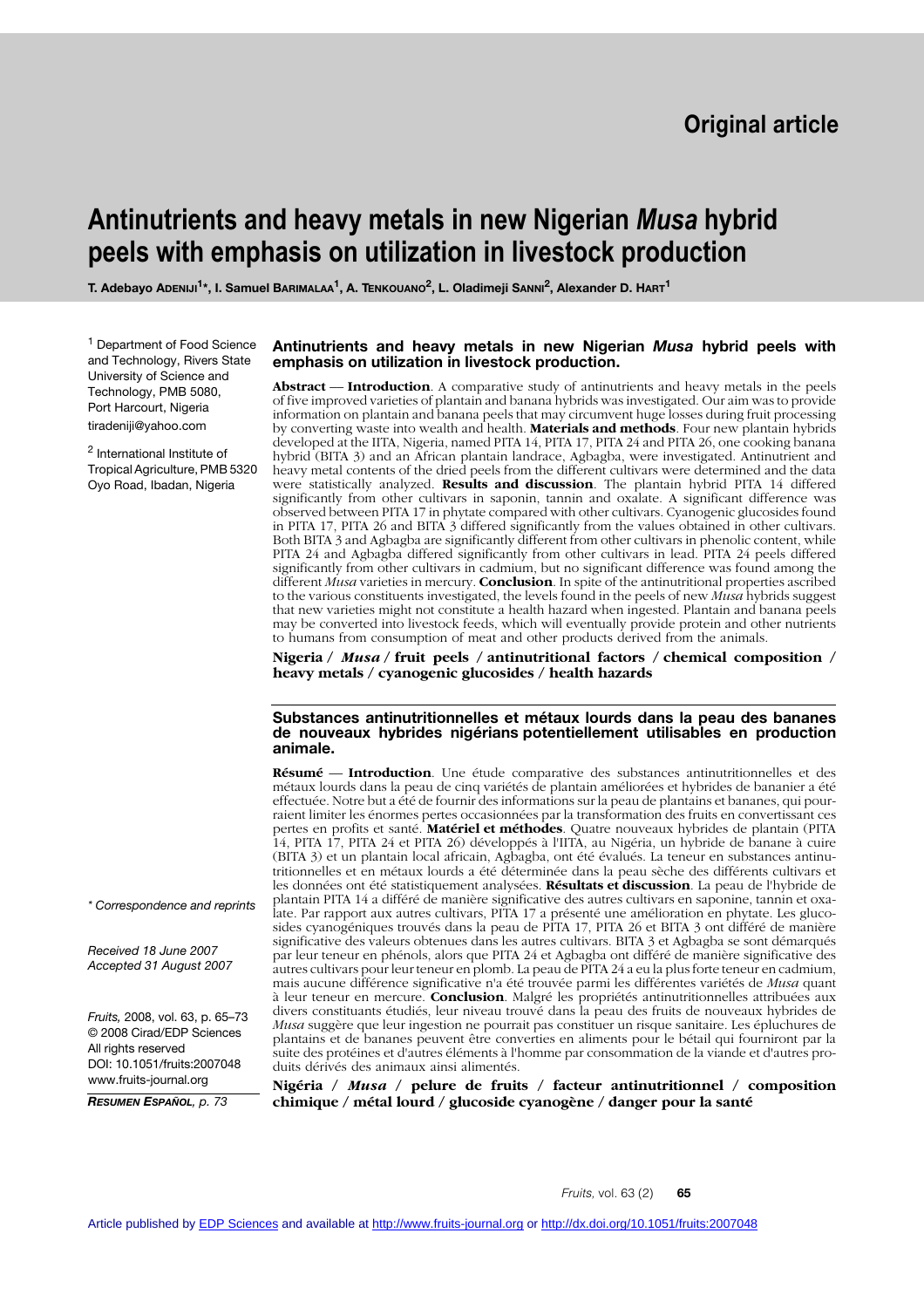# **1. Introduction**

The annual world production of plantain and banana (*Musa* spp.) is estimated at 75 Mt [1]. This includes approximately 19 Mt of peel. Dessert banana is often eaten raw when ripe, during which the fruit is peeled, and often discarded as waste. Similarly, during plantain processing, peels are usually considered as waste. Like other fruits, the peel of plantain and banana protects the edible pulp from the surrounding environment. The use of a plantain and banana pulp and peel combination in wine manufacturing has been reported [2, 3]. Rahman [4] reported on the use of whole plantain fruit, consisting of both pulp and peel, in flour production, while the peels and trunks are utilized for various agricultural purposes [5, 6]. Plantain peels are good for feeding ruminants, especially in the ripe form [7]. Ketiku [5] also reported that plantain skins are important fodder for ruminants, especially goats and sheep. One other important use of plantain peel lies in its utilization as a tenderizer for vegetables and meat when converted into powder [8]. In Uganda, banana peels are used as cattle feed and for the production of "fuel briquettes". In the Philippines, banana peels are sun-dried and further processed into chips for export to Japan and Taiwan for use as feed or fillers in chemical processing [9]. In the USA, the government has set a goal of replacing up to 30% of the nation's gasoline use with bio-fuels by 2030, and therefore bringing the cost of ethanol, the leading alternative fuel, down to \$1.07 a gallon by 2012 [10]. Plantain and banana are potential bio-energy plants that could constitute a genetic recipe for producing bio-fuels.

The chemical composition of plantain peels and pulps [5, 7], and peels only [6] has been documented. Baiyeri [11] also reported on the mineral concentration of unripe and ripe plantain pulps and peels. Izonfuo and Omuaru [7] reported higher levels of some important minerals in the ripe and unripe peel of plantain compared with the pulp, which is in agreement with the report of Baiyeri [11]. Ketiku [5] reported that the peel of both ripe and unripe plantain contains higher levels of protein compared with the edible pulp, in consonance with the work

of Izonfuo and Omuaru [7]. The inclusion of plantain and banana peels in the rations of goats and sheep should be encouraged to enable the animals to derive protein and other nutrients from the peel, which could have been discarded as waste. The starch content of plantain pulp is higher than that of the peel; however, higher concentrations of sugars have been reported in the peel compared with the pulp [5]. Studies have also revealed that plantain peels contain alcohol, and aromatic and phenolic compounds [1].

Unavailability of conventional ingredients is one of the major constraints to livestock production in the developing countries [12]. The concentrated feedstuffs being produced are competed for by humans and their livestock: usually the humans have to satisfy their needs, leaving the remnant for livestock. Animal scientists have increased the use of unconventional feed ingredients, notably the agro-industrial by-products and farm wastes for which humans do not compete, in livestock production to circumvent the problem of inadequacy of feeding stuffs. A need therefore exists to explore the vast under-exploited inedible portions of agricultural products, such as plantain and banana peels, to increase livestock feed. In its attempt to produce cheaper and costeffective feeds from agro-industrial products, the federal government of Nigeria set up a task force on alternative formulations of livestock feeds [12].

Every part of plantain and banana, except the roots and suckers, can be and has been used to feed livestock in various parts of the world [12]. For fresh green plantain or banana, the best way of feeding them to ruminants is to chop the fruits and sprinkle some salt on the slices, since Musa spp. fruits are low in the inorganic nutrients. Clavijo *et al.* [13] reported that gestating sows fed on a banana plus supplement diet performed better than those on the control diet, gaining significantly more weight during gestation and producing heavier piglets at birth. The use of dried, milled banana in livestock feed enables it to be incorporated into diets at much higher levels than those obtained using fresh banana. In another study, Fetuga *et al.* [14] reported on the use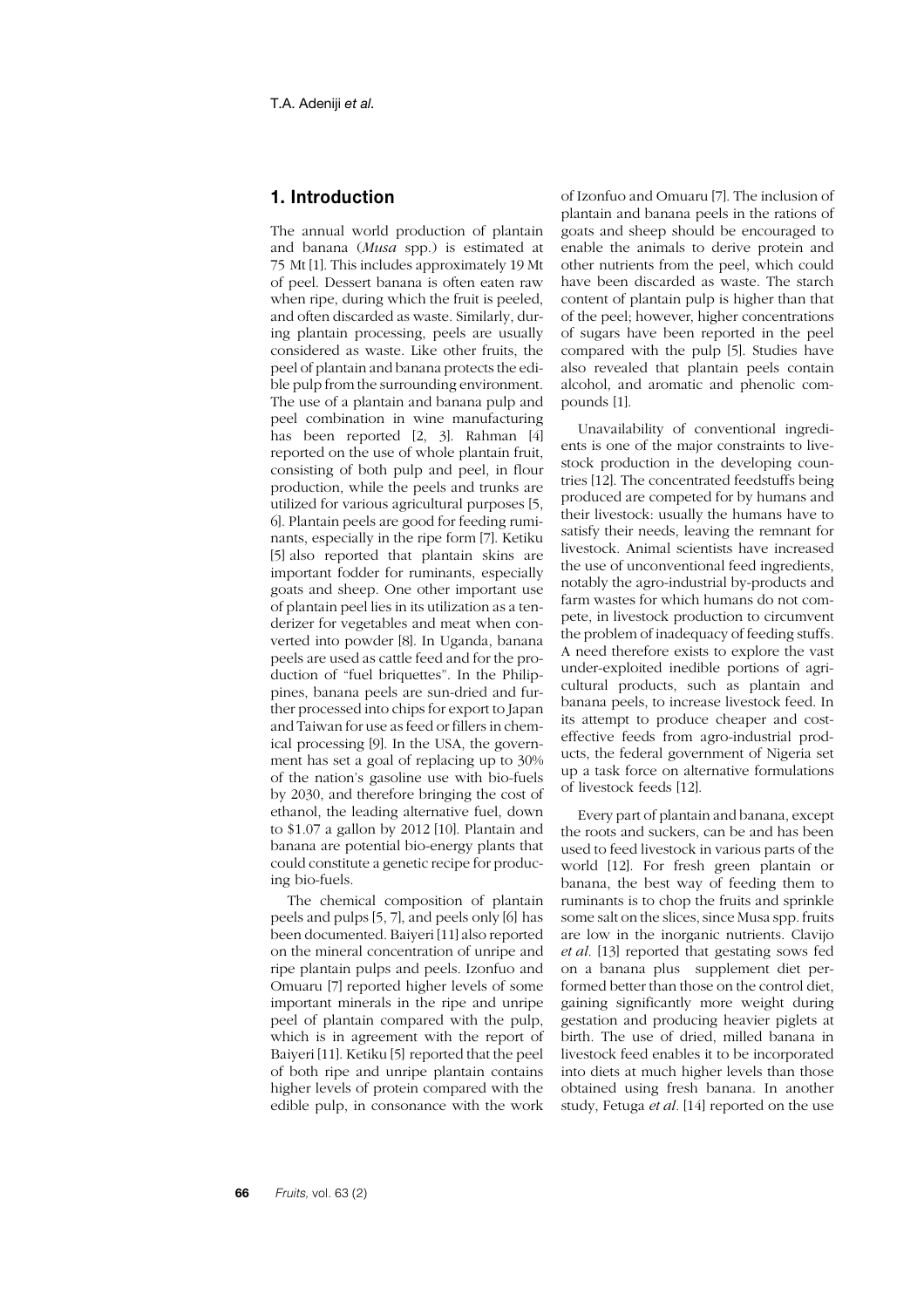of plantain peels, yellow maize, maize cobs and yam peels for feeding pigs. Göhl [15] reported that banana leaves could be used as emergency feed for ruminants, but that the digestibility decreased as the level of banana leaves increased in the ration. The author therefore recommended that no more than 10% of the grain of poultry diets should be replaced by banana meal because high levels of banana meal depress the growth rate and reduce feed efficiency. In addition, banana pseudostems could be fed fresh, but chopped, ensiled pseudostems enriched with readily fermentable carbohydrates is the best way of feeding them to ruminants. Dehydrated, green, milled banana has been successfully utilized as a source of starch in the preparation of calf feeds and specifically in the manufacture of milk replacers [16]. Chenost *et al.* [17] carried out digestibility trials on goats and reported that, when banana and forages were blended, the dry matter and digestible organic matter rose sharply as the content of bananas increased in the ration from 0–20%. Similarly, Geoffroy and Chenost [18] reported that replacement of cereals with banana meal and banana silage in a concentrated diet resulted in increased dry matter intake, significantly higher milk yield and better weight gains. Viswanathan *et al.* [19] reported that feeding of sheep with banana stalk does not have a detrimental effect on the health of the animals, although the daily live-weight gains were low. Successful inclusion of up to 7.5% of dried plantain peels in maize used for broiler diets has also been reported [20], beyond which it is detrimental. It has been well established that the greatest limitation to using banana as a feed for ruminants is the lack of fermentable nitrogen, and hence banana diets must always be supplemented with a source of nitrogen such as urea [21]. The most common non-essential but nutritionally important minerals, as far as toxicity is concerned, are lead, mercury, arsenic and chromium [22]. Cadmium is an extremely toxic metal commonly found in industrial workplaces, particularly where any ore is being processed or smelted. These elements, also known as heavy metals, and some other trace elements and antinutrients found in foods are toxic when ingested in quantities above critical amounts [22].

In spite of their nutritional composition and extensive reports on the composition and uses of plantain and banana peels, their potential in livestock production is yet to be fully explored. Investigations into the antinutritional factors and heavy metal constituents of new plantain and banana hybrid peels were therefore undertaken as a renewed effort to promote their application in livestock production. To the authors' knowledge, there are no published reports on the antinutrient and heavy metal contents of new *Musa* hybrids developed at the International Institute of Tropical Agriculture (IITA).

## **2. Materials and methods**

### **2.1. Collection of samples**

Five new *Musa* hybrids developed at the IITA, Nigeria, named either PITA (Plantain International Institute of Tropical Agriculture) or BITA (Banana International Institute of Tropical Agriculture) were investigated. The cultivars included four plantain hybrids (PITA 14, PITA 17, PITA 24 and PITA 26) and one cooking banana hybrid (BITA 3), with an African plantain landrace, Agbagba, as control. Green (unripe) fruit samples were obtained from the experimental station of the IITA, High Rainfall Station, Onne Agroecology, located at lat. 04° 43' N, long. 07° 01' E and 10 m alt., near Port Harcourt, Nigeria. Three representative fruit samples were collected from the second hand from the proximal end of the bunch, following the recommendation of Baiyeri and Ortiz [23]. The same day, the bunch was harvested.

### **2.2. Preparation of samples**

Fruit samples were washed and peeled manually with a stainless steel kitchen knife and the peels sliced longitudinally. Peel samples were cut into small sizes, then placed in petri dishes and covered with filter paper to prevent contamination. Samples were dried in a Forced-Air Moisture Extraction Plus II oven (Sanyo Gallenkamp PLC,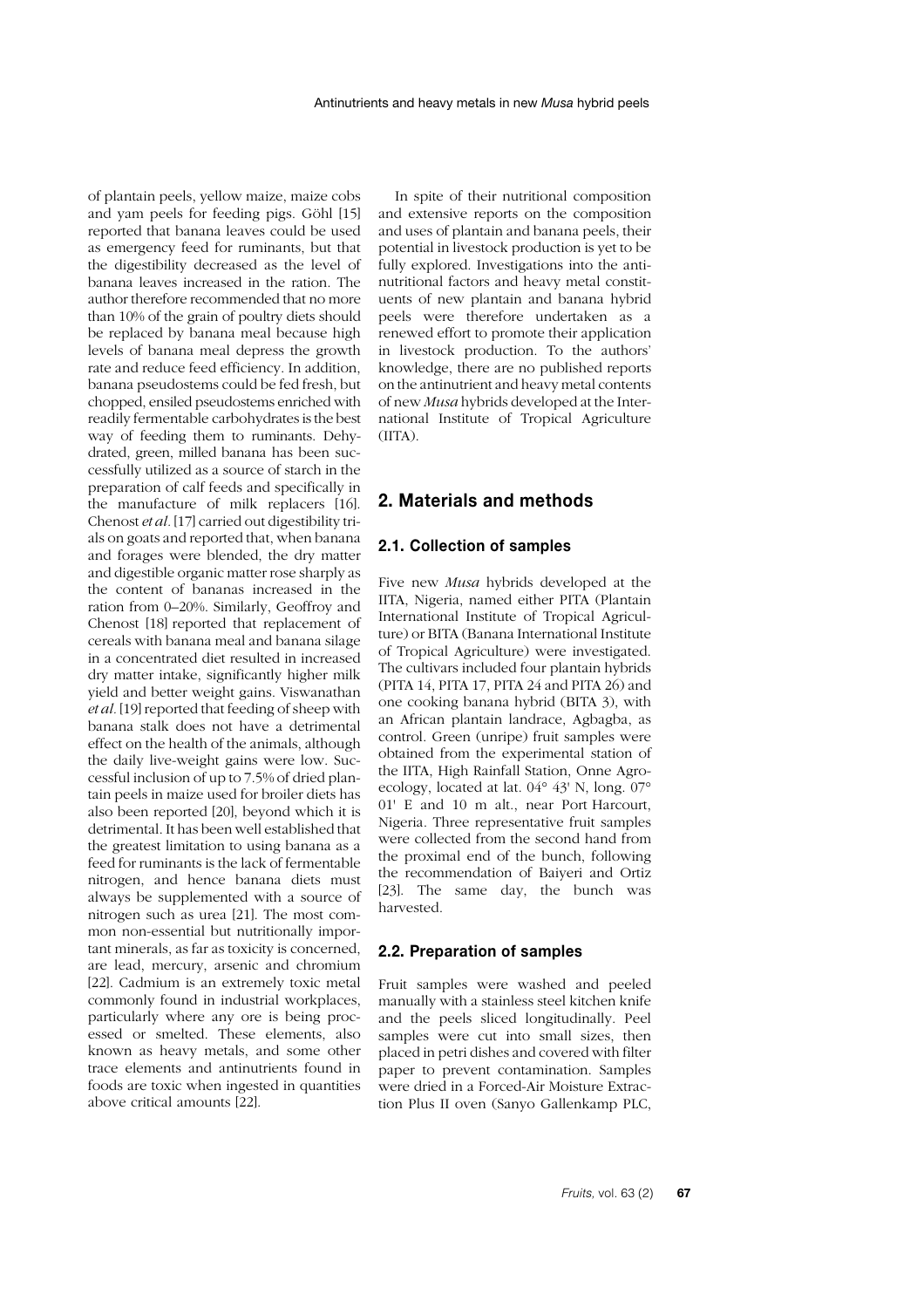United Kingdom), at 65 °C for about 48 h, and they were milled with a stainless steel Kenwood Chef Blender, Model KM001 (0067078) series.

### **2.3. Analytical procedures**

The antinutrient content and heavy metals in the banana peel flour were determined using AOAC [24] procedures. All chemical analyses were performed in the Plant Anatomy & Physiology Research Laboratory, Faculty of Science, University of Port Harcourt, Herbarium, Port Harcourt, Nigeria.

### **2.4. Data analyses**

The data generated were analyzed using the Statistical Analysis Systems (SAS) version 9.1 [25] software package. Significance of treatment means was tested at the 5% probability level using Duncan's New Multiple Range Test (DNMRT).

# **3. Results and discussion**

### **3.1. Antinutrients**

The saponin, tannin and oxalate contents in the peel of PITA 14 were significantly  $(p <$ 0.05) higher compared with those obtained in other cultivars (*table I*). The phytate content in the peel of PITA 17 was significantly  $(p < 0.05)$  the highest compared with other cultivars. Cyanogenic glucoside contents found in BITA 3, PITA 17 and PITA 26 peels were significantly higher  $(p < 0.05)$  compared with values obtained in other cultivars. The mean phenolic contents observed in both BITA 3 and Agbagba peels were significantly higher  $(p < 0.05)$  compared with the values found in the other cultivars.

The lead contents of PITA 24 and Agbagba peels were significantly higher  $(p < 0.05)$  compared with those of the other cultivars (*table II*). Similarly, the cadmium content of PITA 24 peels was significantly  $(p < 0.05)$  the highest, but no significant difference  $(p < 0.05)$  was found among the different *Musa* varieties in mercury contents.

This study revealed that plantain and banana peels had higher levels of antinutrients than those reported by Adeniji *et al.* [26] for the antinutrients and heavy metals in plantain and banana flour of pulp. Even though anti-nutritional properties have been ascribed to saponins, they are harmless when ingested by chicks, rats and mice at 0.5% to 3% of the diet because neither saponins nor sapogenins were found in the blood of chicks, rats and mice kept on a diet containing 20% soybean meal [27]. Suffice to say that saponins are not absorbed, but remain intact until they leave the intestine. The Merck Index [28] also reported that saponins are practically non-toxic to humans when taken orally. They are known to have a number of advantages, of which the most interesting is that they can lower plasma cholesterol concentrations [29, 30]. Food rich in saponins may reduce the effect

### **Table I.**

Antinutrients (%) measured in dried plantain and banana peel at harvest (Nigeria).

| Cultivar           | Saponin           | Tannin            | Oxalate           | Phytate           | Cyanogenic glucosides | Phenolic compound  |
|--------------------|-------------------|-------------------|-------------------|-------------------|-----------------------|--------------------|
| <b>AGBAGBA</b>     | 3.0 f             | 9.8 <sub>e</sub>  | 0.35 e            | 0.28 e            | 0.22c                 | 0.124a             |
| BITA 3             | 6.2e              | 10.8 <sub>d</sub> | 0.66 <sub>b</sub> | 0.38c             | 0.65a                 | 0.124a             |
| <b>PITA 14</b>     | 26.5a             | 12.0a             | 0.73a             | 0.28 <sub>e</sub> | 0.25 <sub>b</sub>     | 0.123 <sub>b</sub> |
| PITA <sub>17</sub> | 7.6d              | 11.0c             | 0.47c             | 0.62a             | 0.65a                 | 0.119c             |
| <b>PITA 24</b>     | 24.6 <sub>b</sub> | 11.8 <sub>b</sub> | 0.22 f            | 0.39 <sub>b</sub> | 0.25 <sub>b</sub>     | 0.119c             |
| <b>PITA 26</b>     | 21.3c             | 8.4f              | 0.42d             | 0.32 <sub>d</sub> | 0.65a                 | 0.113 d            |

Values in the same column with different letters are significantly different at *p* < 0.05.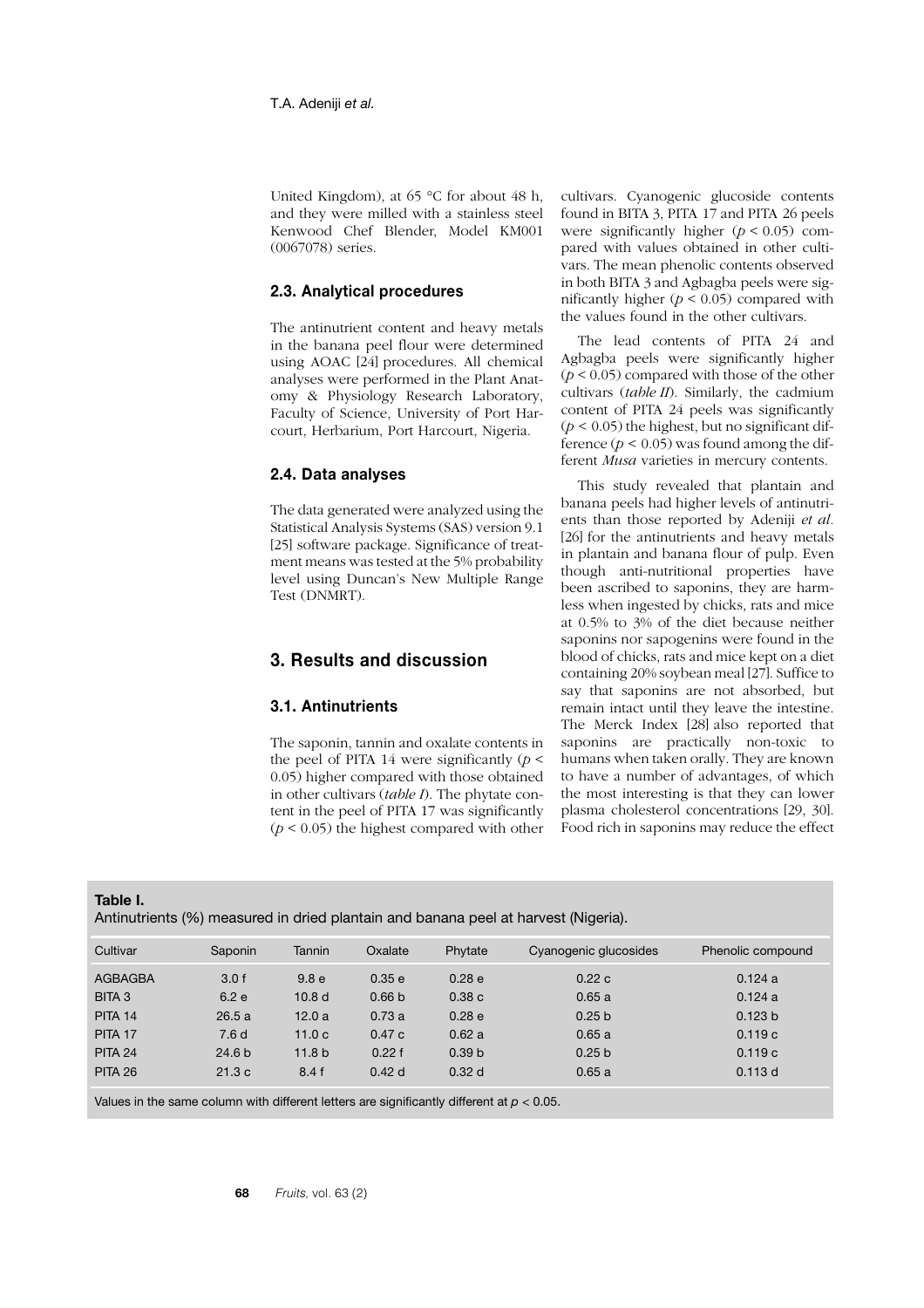of heart disease [31, 32]. There is therefore a need to identify actual and potential sources of dietary saponins. For instance, the bitter taste of oil bean seed is due partly to saponin glycoside [33]. Sirtori *et al*. [34] associated soybean saponins with the lowering of serum cholesterol, and Oakenful *et al.* [29] showed that saponins were hypocholesterolaemic. These findings suggest that food containing saponins could be beneficial to humans.

The presence of antinutrients in the human diet prevents the digestion, availability and assimilation of food substances, depending on their concentration [35–37]. Specifically, oxalate at high concentrations is known to strongly chelate with dietary calcium and other divalent metals [38], thereby making the complexed calcium unavailable for absorption. Like oxalates, tannins also form complexes with proteins, divalent metals, cellulose, hemicellulose, pectin and other carbohydrates [39]. Tannins therefore reduce the availability of these nutrients. Elemo *et al*. [40] reported 0.021% tannins in sheanut, which is far lower than those obtained in this present research. The tannin levels found in our study may therefore be regarded as high concentrations and thus can be assumed to be toxic. Processing should be carefully carried out to reduce the levels in the peels prior to utilization.

The oxalate levels shown in this present study are much lower in comparison with the estimated threshold of oxalate toxicity in humans  $[(2 \text{ to } 5) \text{ g} \cdot 100 \text{ g}^{-1} \text{ daily}]$  as given by Munro and Basir [41]. This therefore suggests that consumers of plantain, banana and their derived hybrids, including the peel, stand no risk of oxalate toxicity. One advantage of high concentrations of oxalate in plants, however, is that it deters herbivores from feeding on such plants [37, 42].

Phytate occurs in soybeans and most soybean products to the extent of 1.0% to 1.5% of the dry weight [43, 44]. Bioavailability of iron, zinc and calcium for humans is a crucial factor since their absorption from plant food is often low, which is mainly due to the presence of phytic acid [45]. The phytate content of plantain and banana peels as shown in our study is much lower than these values. Elemo *et al*. [40] earlier reported a

### **Table II.**

| Heavy metals ( $\mu$ g·g <sup>-1</sup> ) measured in dried plantain and banana peel |
|-------------------------------------------------------------------------------------|
| at harvest (Nigeria). Mercury content is inferior to 0.01 µg·g <sup>-1</sup> in all |
| the samples.                                                                        |

| Cultivars         | Lead              | Cadmium           |
|-------------------|-------------------|-------------------|
| <b>AGBAGBA</b>    | 0.70a             | $0.04$ d          |
| BITA <sub>3</sub> | 0.66 <sub>b</sub> | 0.05c             |
| <b>PITA 14</b>    | 0.46e             | 0.05c             |
| PITA 17           | 0.56d             | 0.05c             |
| <b>PITA 24</b>    | 0.70a             | 0.07a             |
| <b>PITA 26</b>    | 0.65c             | 0.06 <sub>b</sub> |

Values in the same column with different letters are significantly different at *p* < 0.05.

lower value of 0.145% of phytic acid in sheanut. A substantial decrease in phytin in edible parts of food crops could improve iron, zinc and calcium availability to the consumer [46]. Much of the phosphorus in soybean is unavailable because it is tied up in the phytate molecule (40% to 60%), and phytate chelates with di- and trivalent metals, such as calcium, magnesium, zinc and iron to form poorly soluble compounds that are not easily absorbed from the intestine [27]. Investigations carried out *in vivo* and *in vitro* have demonstrated anti-cancer (both preventive and therapeutic) properties of phytic acid [47].

Olusi and Oke [48] administered several times the lethal dose of cyanide as KCN to experimental animals with no necrosis, necrobiosis or other cellular or tissue damage, most of the glucoside being excreted intact in the urine as inert substances. Krebs [49] also reported that most of the glucosides are excreted unchanged in urine and faeces and thus present no toxic problems, and this has been confirmed by the work of Matsumoto *et al.* [50]. The lethal dose of hydrocyanate is believed to be about  $60 \text{ mg day}^{-1}$  in an adult man [51]. Tichy [52] observed that the fatal dose of cyanogenic glycoside in food is 50 mg·day<sup>-1</sup> while another study suggested a level of 10– 20 mg·100 g in foods for safety [53]. In our study, the 0.216% to 0.648% cyanogenic glucoside obtained in plantain and banana peels may be toxic. Ihekoronye and Ngoddy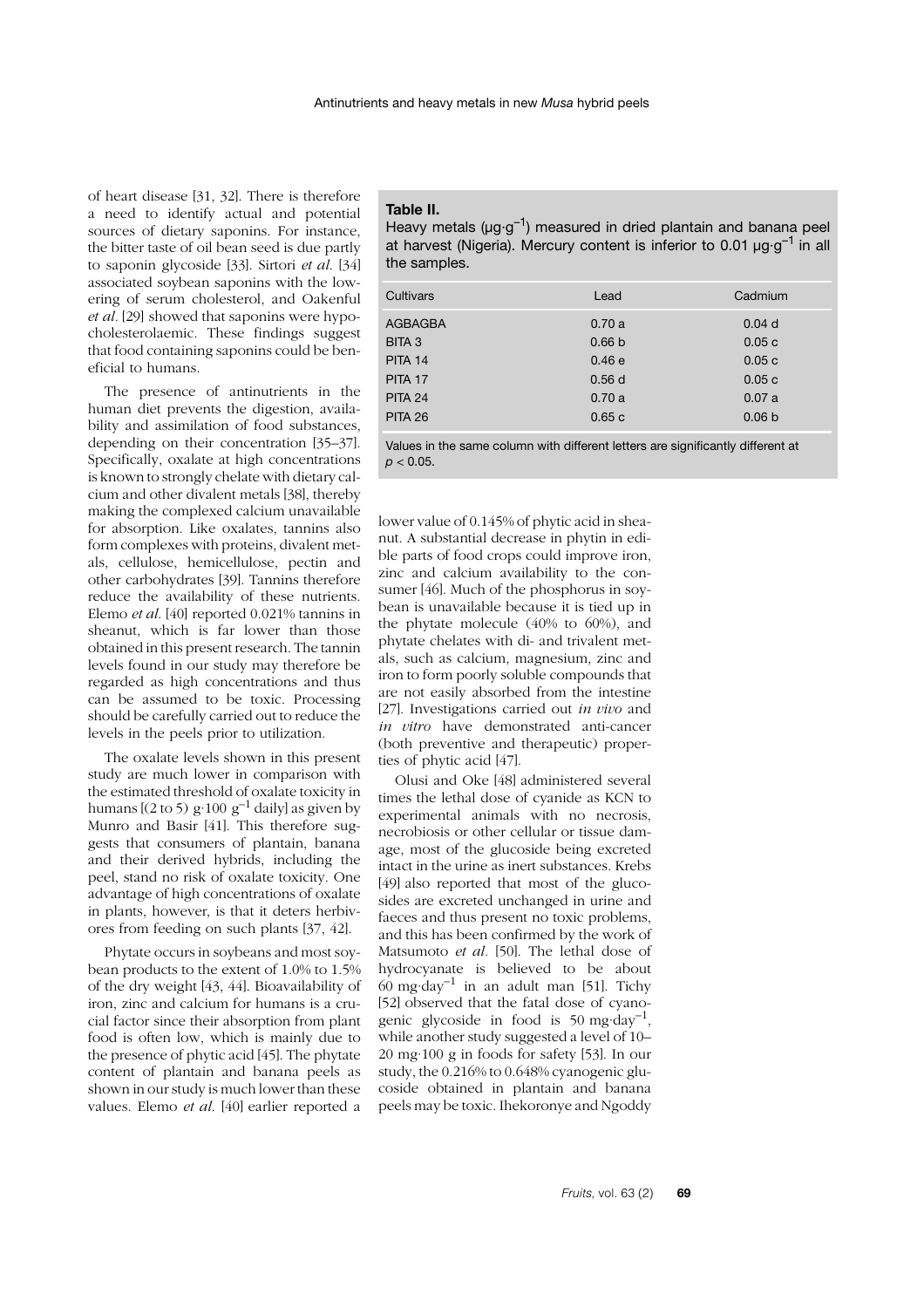[54] reported that the high prussic acid, linamarin and lotaustralin content of most cassava cultivars implies that elaborate processing is required before consumption. Adequate heat treatment could inactivate various antinutrients in foods, and therefore detoxify them.

**3.2. Heavy metals**

The heavy metal contents of plantain and banana hybrid peels are in consonance with the 0.01 mg·kg<sup>-1</sup> to 0.006 mg·kg<sup>-1</sup> lead, cadmium, mercury and chromium levels reported in some seafoods [55] in Rivers State waters in Nigeria. However, these new data are higher than those reported in plantain and banana flour [26]. Lead concentrations ranging from 1.2–7.4  $\mu$ g·g<sup>-1</sup> and 1.1–2.6  $\mu$ g·g<sup>-1</sup> have been reported in cassava roots and cocoyam (corm) obtained from some oilprospecting locations in Rivers State [56]. Lead concentrations ranging from 2.9–9.1  $\mu$ g·g<sup>-1</sup>, 2.4–8.6  $\mu$ g·g<sup>-1</sup> and 2.0–7.6  $\mu$ g·g<sup>-1</sup> in okra, pumpkin leaves and waterleaf were obtained from six oil-prospecting locations in Rivers State [56]. Lead concentrations found in the new *Musa* hybrid peels were much lower than these values. The heavy metal contents of the new *Musa* hybrid peels are very low, especially mercury. Rahman *et al*. [57] reported that no ill or toxic effects could be observed in chicks fed with flour from unpeeled green plantains. In addition, no mortality occurred during the experiment, and organoleptic tests revealed no differences in the color or flavor of the meat produced. The FAO/WHO [58] assessed the risk posed by lead to the health of infants and children and established a Provisional Tolerable Weekly Intake (PTWI) of 25  $\mu$ g·kg<sup>-1</sup> body weight for this population group and also extended to people in all age groups. The recommended Provisional Tolerable Weekly Intake of cadmium is 7  $\mu$ g·kg<sup>-1</sup> body weight, while a dietary limit of  $1.6 \mu$ g·kg<sup>-1</sup> body weight per week for methyl mercury is recommended in order to sufficiently protect the developing fetus [59]. This suggests that plantain and banana peels are safe for livestock production considering the values of lead, mercury and cadmium obtained in the present research.

## **4. Conclusion**

This new study was realized to unveil the antinutrient and heavy metal concentrations in some new *Musa* hybrid peels with emphasis on their utilization in livestock production. The concentration of antinutrients and heavy metals found in the new plantain and banana hybrid peels may be considered safe for use in livestock production. However, reduction of antinutrients is an important step to enhance nutritional qualities, and increase palatability and digestibility of foods, which could be accomplished through different hydrothermal treatments. Application of plantain and banana peels as composite ingredients in the formulation of safe and cost-effective meal for livestock production is therefore recommended.

## **Acknowledgements**

Assistance with sample preparation by Miss Jacinta Ndidiamaka Ezurike and Miss Blessing Ada Ezeagwula is gratefully acknowledged.

# **References**

- [1] John P., Marchal J., Ripening and biochemistry of the fruit, in: Gowen S.R. (Ed.), Bananas and plantains, Chapman and Hall, London, UK, 1995.
- [2] Adeniii T.A., Recipe for plantain/banana wine, MusAfrica 8 (1995) 23–24.
- [3] Berry C.J.J., First steps in winemaking, Argus Book, England, 8th ed., 1992, 235 p.
- [4] Rahman A.R., Economical method for the production of flour from green plantains, J. Agric. Univ. Puerto Rico 47 (1) (1963) 1–10.
- [5] Ketiku A.O., Chemical composition of unripe (green) and ripe plantain (*Musa paradisiaca*), J. Sci. Food Agric. 24 (1973) 703–707.
- [6] Ankrah E.K., Chemical studies of some plant wastes from Ghana, J. Sci. Food Agric. 25 (1974) 1229–1232.
- [7] Izonfuo W.-A.L., Omuaru V.O.T., Effect of ripening on the chemical composition of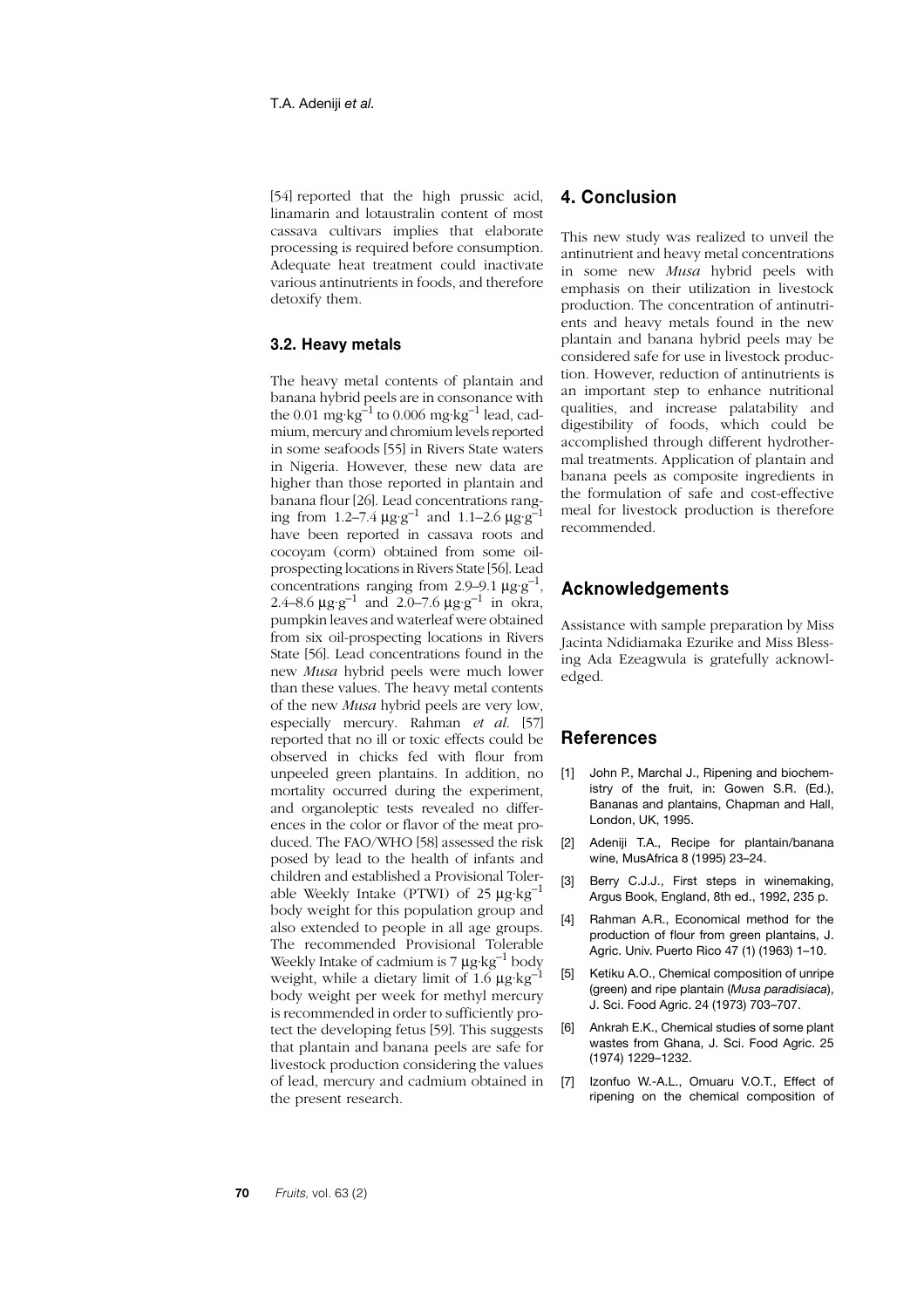plantain peels and pulps (*Musa paradisiaca*), J. Sci. Food Agric. 45 (1988) 333–336.

- [8] Ogazi P.O., Plantain: production, processing and utilization, Paman Assoc. Ltd., Okigwe, Imo State, Nigeria, 1996, 305 p.
- [9] Stover R.H., Simmonds W., Bananas, 3rd ed., Longman, London, UK, 1959.
- [10] Hoffman I., The Oakland Tribune, 12th July, 2006, 2000–2006 Alameda Newsp. Group, Oakland, Calif., USA, 2006.
- [11] Baiyeri K.P., Effect of nitrogen fertilization on mineral concentration in plantain (*Musa* AAB) fruit peel and pulp at unripe and ripe stages, Plant Prod. Res. J. 5 (2000) 38–43.
- [12] Babatunde G.M., Availability of banana and plantain products for animal feeding, in: Machin D., Nyvold S. (Eds.), Proceedings of the FAO Expert Consultation on Roots, Tubers, Plantains and Bananas in Animal Feeding, Cali, Colombia, 21–25 January 1991, CIAT, FAO, Rome, Italy, 1992.
- [13] Clavijo H., Maner J.H., Calles A., Banano maduro en dietas para credos en lactancia, ALPA Mem 6 (1971) 147 (abstr.).
- [14] Fetuga B.L.A., Babatunde G.M., Olusanya O.A., Oyenuga V.A., The composition, nutrient digestibility and energy value of maize cobs, yam peels and plantain peels for three weight groups of pigs, Niger. J. Anim. Prod. 2 (1) (1975) 95–105.
- [15] Gohl B., *Musa paradisiaca* L., banana, plantain or cooking banana, Trop. Feed., Feed Inf. Summ. Nutr. Values, FAO, Rome, Italy, 1981.
- [16] Spiro J.T., De l'utilisation de la farine de bananes vertes dans l'alimentation du bétail, Equat. 4, Mimeogr., 1973.
- [17] Chenost M., Candau M., Geoffroy F., Bousquet P., Utilisation de la banane et de l'urée dans l'alimentation des caprins en zone tropicale humide, 10th Congr. Int. Zootech., Versailles, France, 1971.
- [18] Geoffroy F., Chenost M., Utilisation des déchets de banane par les ruminants en zone tropicale humide, Bull. Tech. Prod. Anim, (2.3) (1973) 67–75.
- [19] Viswanathan K., Kadirvel R., Chandrasekaran D., Nutritive value of banana stalk (*Musa cavendishi*) as a feed for sheep, Anim. Feed Sci. Technol. 22 (4) (1989) 327–332.
- [20] Tewe O.O., Replacing maize with plantain peels in diets for broilers, Nutr. Rep. Int. 28 (1) (1983) 23–29.
- [21] Foulkes D., Preston T.R., The banana plant as cattle feed: digestibility and voluntary intake of mixtures of sugarcane and banana forage, Trop. Anim. Prod. 3 (1978) 125–129.
- [22] Okaka J.C., Akobundu E.N.T., Okaka A.N.C., Human nutrition: an integrated approach, Enugu State Univ. Sci. Technol., Enugu, Nigeria, 1992.
- [23] Baiyeri K.P., Ortiz R., Agronomic evaluation of plantain and other triploid *Musa*, in: Craenen K., Ortiz R., Karamura E.B., Vuylsteke D.R. (Eds.), Proc. 1st Int. Conf. Banana and Plantain in Africa, Kampala, Uganda, 12–18 October, 1996*,* Acta Hortic. 540 (2000) 125– 135.
- [24] Anon., Official Methods of Analysis, Assoc. Off. Anal. Chem. (AOAC), Washington DC, USA, 1990.
- [25] Anon., Statistical analysis software systems for Windows, SAS Inst. Inc., Cary, NC, USA, 2003.
- [26] Adeniji T.A., Sanni L.O., Barimalaa I.S., Hart A.D., Anti-nutrients and heavy metals in some new plantain and banana cultivars, Niger. Food J. 25 (1) (2007) 171–176.
- [27] Iwe M.O., The science and technology of soybean: chemistry, nutrition, processing, utilization, Rojoint Commun. Serv. Ltd., Enugu, Nigeria, 2003, 293 p.
- [28] Anon., Merck Index, 9th ed., M. Merck, Rahway, N.J., USA, 1976, p. 8120.
- [29] Oakenful D.G., Fenwick D.E., Hood R.L., Topping D.L., Illman R.J., Storer G.B., Effects of saponins on bill acids and plasma lipids in the rat, Br. J. Nutr. 42 (1979) 209– 216.
- [30] Topping D.L., Stover G.B., Calvert G.D., Illman R.J., Oakenfull D.G., Meller R.A., Effects of dietary saponins on fecal bile acids and neutral sterols, plasma lipids and lipoprotein turnover in the pig, Am. J. Clin. Nutr. 33 (1980) 783–786.
- [31] Checke P.R., Nutritional and physiological properties of saponins, Nutr. Rep. Int. 13 (1976) 315–324.
- [32] Potter J.D., Topping D.L., Oakenfull D., Soya products, saponins and plasma cholesterol, Lancet 1 (1979) 223.
- [33] Achinewhu S.C., The saponins content of some Nigerian seeds, Qual. Plant, Plant Food Hum. Nutr. 33 (1983) 3–9.
- [34] Sirtori C.R., Agradi E., Conti F., Montero O., Gatti E., Soybean-protein diet in the treatment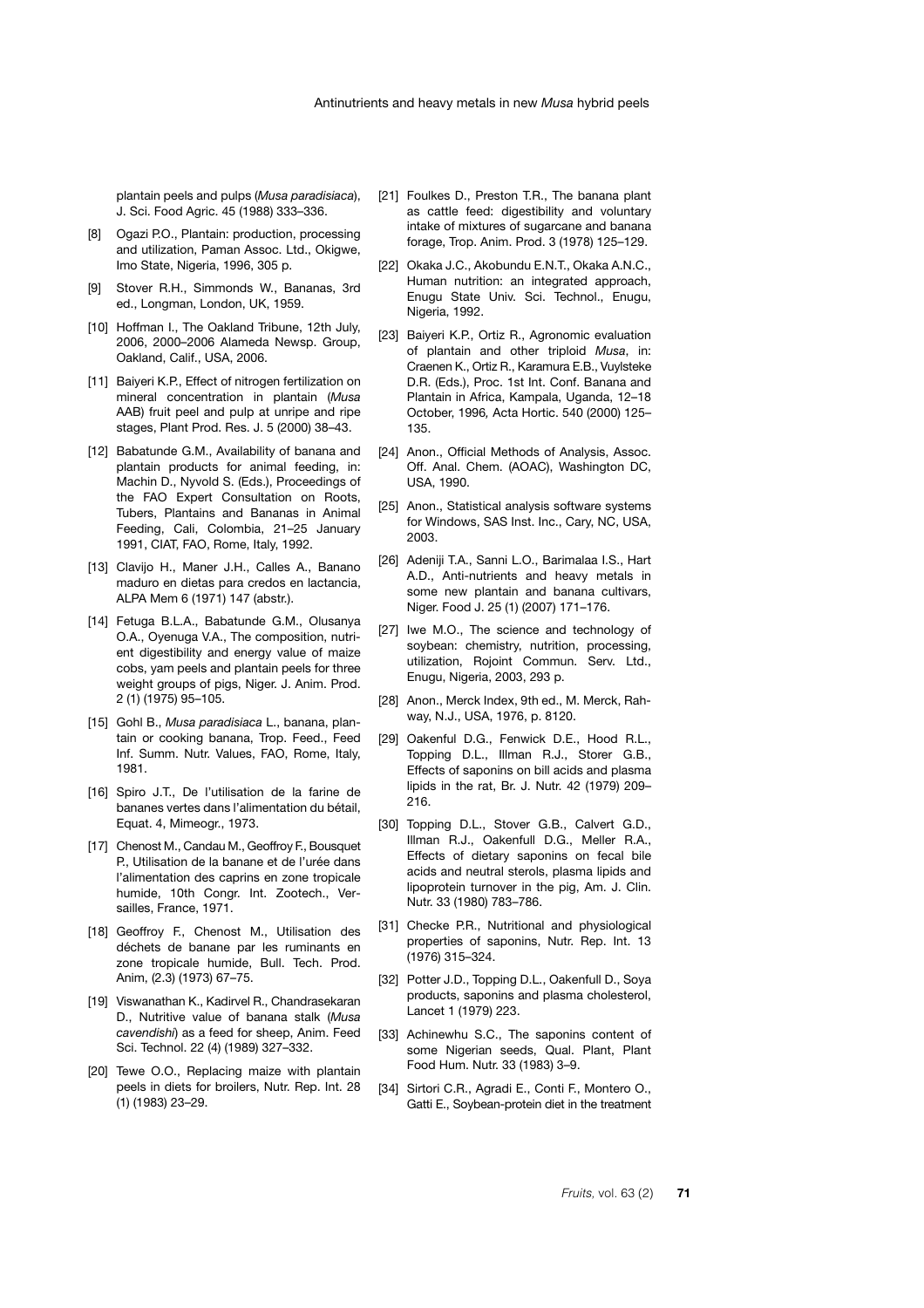of type II hyperlipoproteinaemia, Lancet (1977) 275–277.

- [35] Mahato S.B., Ganguly A.N., Sahu N.P. Review-steroid saponins, Phytochem. 21 (5) (1982) 959–978.
- [36] Onning G., Wang Q., Westrom B.R., Asp. N.G., Karlsson B.W., Influence of oat saponins on intestinal permeability *in vitro* and *in vivo* in the rat, Br. J. Nutr. 76 (1996) 141–151.
- [37] Duncan A.J., Frutos P., Young S.A., The effect of rumen adaptation of oxalic acid on selection of oxalic-acid-rich plants by goats, Br. J. Nutr. 83 (2000) 59–65.
- [38] Abara A.E., Udosen E.O., Eka D.U., Estimation of calcium, zinc, hydrocyanate, oxalate and phytate in *Dioscorea bulbifera* tuber, Glob. J. Pure and Appl. Sci. 6 (3) (2000) 449– 453.
- [39] Monago C.C., Uwakwe A.A., Tannin, oxalate, saponin, cyanogenic and cardiac glycosides contents of *Cola nitida* and *Cola acuminata*, Glob. J. Pure and Appl. Sci. 11 (4) (2005) 501–504.
- [40] Elemo B.O., Elemo G.N., Oladimeji O., Komolafe Y.O., Studies on the composition of some nutrients and anti-nutrients of sheanut (*Butyrospernum parkii*), Niger. Food J. 20 (2002) 69–73.
- [41] Munro O., Basir O., Oxalate in Nigerian vegetables, West Afric. J. Biol. App. Chem. 12 (1969) 14–18.
- [42] Frutos P., Duncan A., Kyriazakis I., Gordon I., Learned aversion towards oxalic acidcontaining foods by goats: does rumen adaptation to oxalic acid influence diet choice?, J. Chem. Ecol. 24 (1998) 383–397.
- [43] Liener I.E., Implications of anti-nutritional components in soybean foods, Crit. Rev. Food. Sci. Nutr. 34 (1) (1994) 31–67.
- [44] Salunkhe D.K., Chavan J.C., Adsule R.N., Kadam S.S., World oilseeds, chemistry, technology and utilization, Van Nostrand Reinhold, AVI Book, New York, USA,1992.
- [45] Fairweather-Trait S.J., Hurrell R.F., Bioavailability of minerals and trace elements. Nutr. Res. Rev. 9 (1996) 295–324.
- [46] Frossard E., Bucher M., Machler F., Mozafar A., Hurrell R., Review: potential for increasing the content and bioavailability of Fe, Zn and Ca in plants for human nutrition, J. Sci. Food Agric. 80 (2000) 861–879.
- [47] Shamsuddin A.M., Anti-cancer function of phytic acid, Int. J. Food Sci. Technol. 37 (7) (2002) 769–782.
- [48] Olusi S.O., Oke O.L., The effect of cyanogenic glucosides in the reproduction and neonatal development of rats, Biol. Neonat. 36 (1979) 233.
- [49] Krebs E.T. Jr., Nitrilosides in the prevention and control of cancer, McNaughton Foundation, Sansalito, California, USA, 1970.
- [50] Matsumoto H., Yukio N., Nishimura E.T., Haber M., Glucosidase modulation in preweaning rats: its association with tumor indication by cycasin, J. Nutr., Cancer Inst. 49 (1972) 423.
- [51] Oyenuga V.A., Amazigo E.O., A note on the hydrocyanic acid content of cassava, West Afr. J. Biol. Appl. Chem. 1 (1957) 39–43.
- [52] Tichy W., Poisons, antidotes, Sterling Publ. Co. Inc., New York, USA, 1977, p. 80.
- [53] Montgomery R.D., Cyanogens, Acad. Press, New York, USA, 1980.
- [54] Ihekoronye A.I., Ngoddy P.O., Integrated food science and technology for the tropics, Macmillan Publ. Ltd., London and Basingstoke, UK, 1985, 386 p.
- [55] Wordu G.O., Heavy metals in some seafoods obtained from Rivers State waters, in: Adegoke G.O., Sanni L.O., Falade K.O., Uzo-Peters P.I. (Eds.), Current challenges in the food industry in Nigeria, Proc. 28th Annu. Conf., AGM, Niger. Inst. Food Sci. Technol., Univ. Ibadan, Ibadan, Nigeria, 2004, p.164.
- [56] Hart A.D., Oboh C.A., Barimalaa I.S., Sokari T.G., Concentrations of trace metals (lead, iron, copper and zinc) in crops harvested in some oil prospecting locations in Rivers State, Nigeria, Afr. J. Food Nutr. Sci. 5 (2) (2005) 1–21.
- [57] Rahman A.R., Berrocal C.M., Cruz-Cay J.R., Rivera-Anaya J.D., Toxicity studies on flour produced from unpeeled green plantains, J. Agric. Univ. Puerto Rico 47 (1) (1963) 11–13.
- [58] Anon., Fifty-third meeting of the joint FAO/ WHO expert committee on food additives and contaminants (JECFA), World Health Organisation, Geneva, Switzerland, 2000.
- [59] Anon., Sixty-one meeting of the joint FAO/ WHO expert committee on food additives and contaminants (JECFA), World Health Organisation, Geneva, Switzerland, 2003.